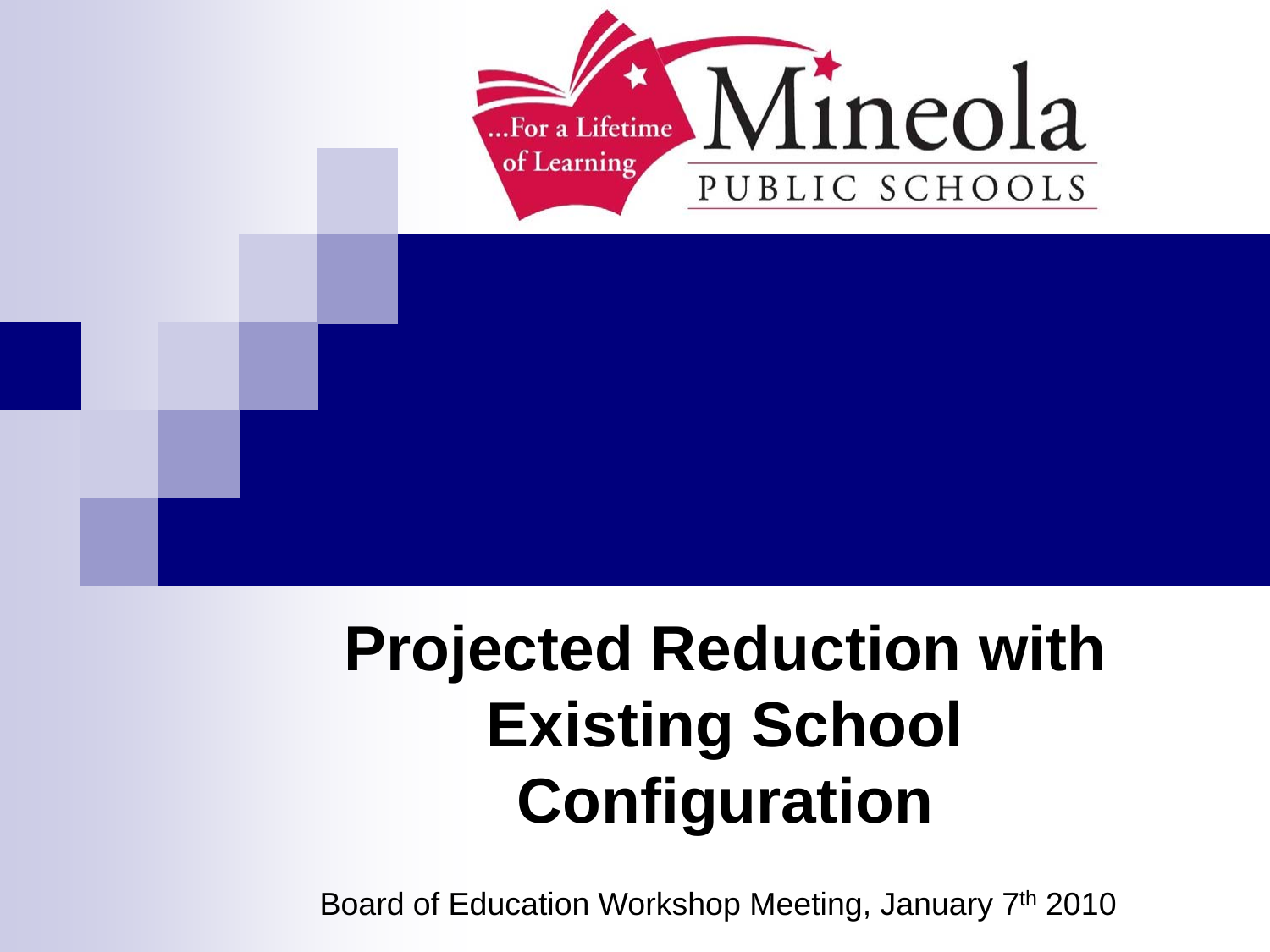# **RECAP**

- Contracted and mandated expenses (TRS, ERS, Health) will increase budget approximately 5%
- Expected revenue loss Governor's budget additional 100,000- Interest income down 200,000
- •ARRA monies removed from Revenue in 2011-12
- Rollover budget for 2010-11 budget to budget 4.42% ; Tax levy 5.46% 5.89%
- Achieve a maximum 4% Tax levy over next 3 years will require approximately 4.9 million in reductions: 1.4, 2.1, 1.3
- •Maintain a 2.5% Tax levy over next 3 years will require approximately 8.0 million in reductions: 2.4, 3.1, 2.5
- •Contingent Budget = 0% increase over 09/10 budget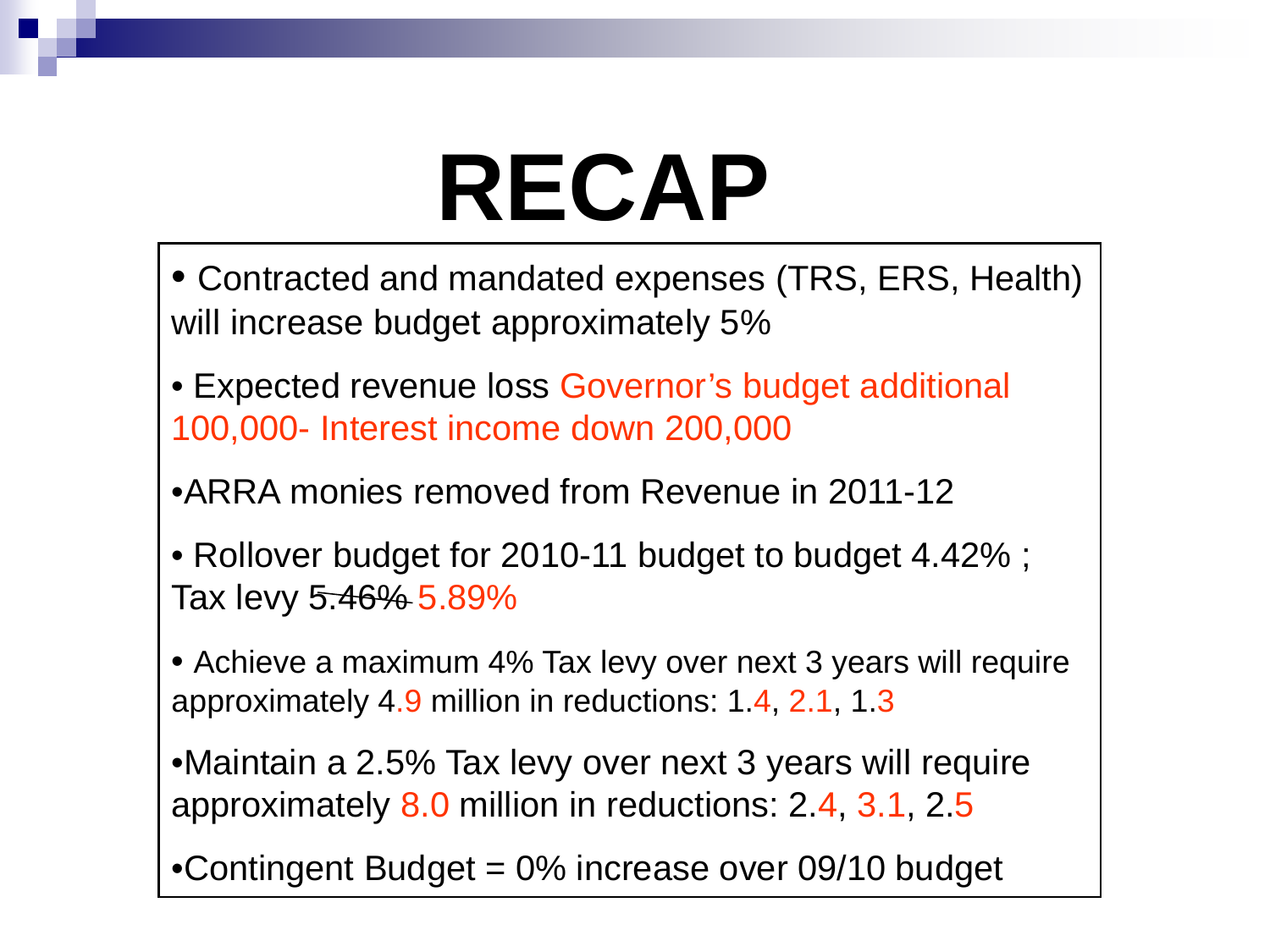#### **Projected reductions for a 2.5% Tax Levy**

\*\*\*Increase in class size or change of program

|              | Category                | #              | Cost      | Total<br>2010-2011 |
|--------------|-------------------------|----------------|-----------|--------------------|
| I            | <b>Personnel</b>        |                |           |                    |
|              | Administrators          | $\overline{2}$ | \$125,000 | \$250,000          |
|              | Teachers***             | $\overline{7}$ | 75,000    | 525,000            |
|              | Clerical                | $\mathbf{1}$   | 60,000    | 60,000             |
|              | <b>Custodial/Bus FT</b> | 4              | 60,000    | 240,000            |
|              | Aides (P/T)             | 8              | 30,000    | 240,000            |
| $\mathbf{I}$ | <b>Benefits</b>         |                |           |                    |
|              | Health                  | 14             | 11,000    | 154,000            |
|              | <b>TRS</b>              |                | 9%        | 69,750             |
|              | <b>ERS</b>              |                | 11.5%     | 62,100             |
|              | <b>FICA</b>             |                | 7.65%     | 100,598            |
| III          | Program                 |                |           |                    |
|              | <b>Clubs/Stipends</b>   |                |           | 111,000            |
|              | <b>Audience Control</b> |                |           | 75,000             |
|              | Equipment               |                |           | 81,300             |
| IV           | <b>Other</b>            |                |           |                    |
|              | Capital                 |                |           | 100,000            |
|              | ????                    |                |           | 31,252             |
|              | <b>TOTAL</b>            |                |           | \$2,100,000        |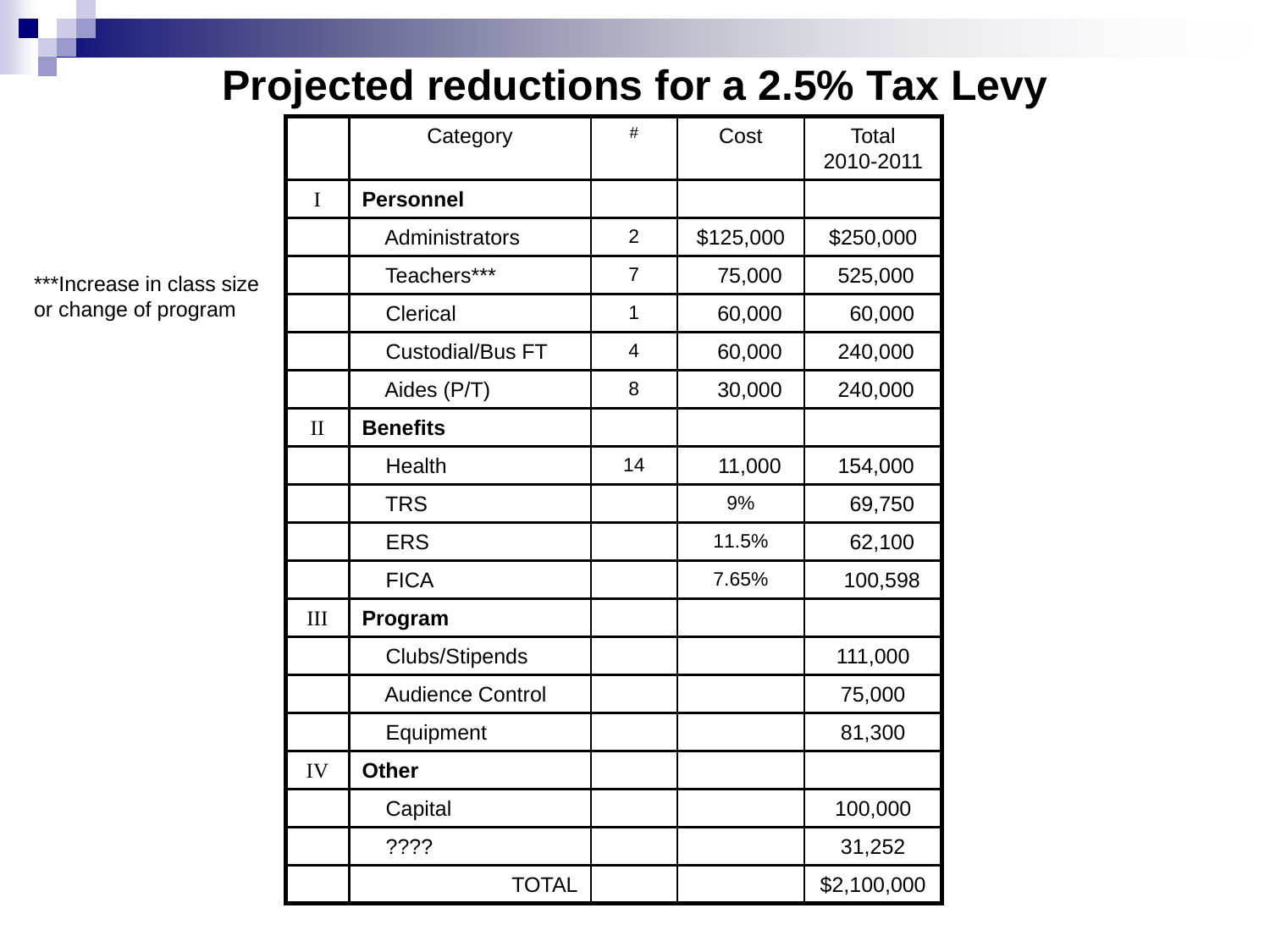#### **3 Year Reduction Plan to meet 2.5% Tax Levy**

|              | Category                | 2010-2011   | #              | 2011-2012   | #              | 2012-2013 |
|--------------|-------------------------|-------------|----------------|-------------|----------------|-----------|
| I            | <b>Personnel</b>        |             |                |             |                |           |
|              | Administrators          | \$250,000   | $\overline{2}$ | \$250,000   | $\overline{2}$ | 250,000   |
|              | <b>Teachers</b>         | 525,000     | $\overline{7}$ | 525,000     | $\overline{7}$ | 525,000   |
|              | Clerical                | 60,000      |                |             |                |           |
|              | <b>Custodial/Bus FT</b> | 240,000     |                |             |                |           |
|              | Aides                   | 240,000     | 8              | 240,000     |                |           |
| $\mathbf{I}$ | <b>Benefits</b>         |             |                |             |                |           |
|              | Health                  | 154,000     | 9              | 99,000      |                | 99,000    |
|              | <b>TRS</b>              | 69,750      |                | 85,250      |                | 85,250    |
|              | <b>ERS</b>              | 62,100      |                | 28,800      |                |           |
|              | <b>FICA</b>             | 100,598     |                | 77,648      |                | 59,280    |
| $\rm III$    | Program                 |             |                |             |                |           |
|              | Clubs/Stipends          | 111,000     |                | 111,000     |                |           |
|              | <b>Audience Control</b> | 75,000      |                | 75,000      |                |           |
|              | Equipment               | 81,300      |                | 81,300      |                |           |
| IV           | <b>Sports</b>           |             |                | 600,000     |                |           |
|              | <b>Other</b>            |             |                |             |                |           |
|              | Capital                 | 100,000     |                | 400,000     |                |           |
|              | 7222                    | 31,252      |                | 234,202     |                | 1,181,462 |
|              | <b>TOTAL</b>            | \$2,100,000 |                | \$2,807,200 |                | 2,199,992 |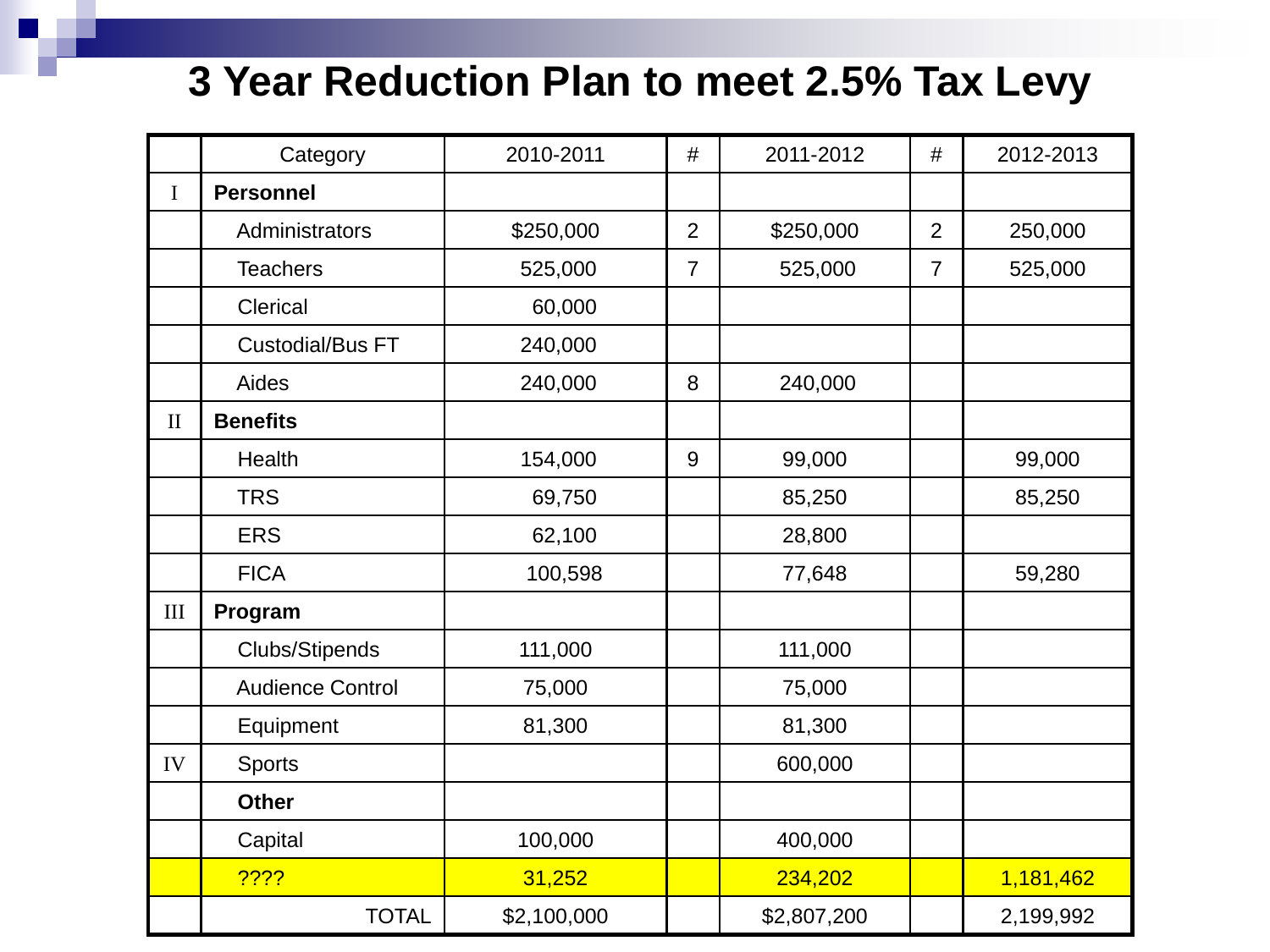#### **ADJUSTED Plan to meet 2.5% Tax Levy**

|              | Category                | 2010-2011   | #              | 2011-2012   | #              | 2012-2013 |
|--------------|-------------------------|-------------|----------------|-------------|----------------|-----------|
| $\mathbf I$  | <b>Personnel</b>        |             |                |             |                |           |
|              | Administrators          | \$250,000   | $\overline{2}$ | \$250,000   | $\overline{2}$ | 250,000   |
|              | <b>Teachers</b>         | 950,000     | $\overline{7}$ | 525,000     | $\overline{7}$ | 525,000   |
|              | Clerical                | 180,000     |                |             |                |           |
|              | <b>Custodial/Bus FT</b> | 250,000     |                |             |                |           |
|              | Aides                   | 240,000     | 8              | 240,000     |                |           |
| $\mathbf{I}$ | <b>Benefits</b>         |             |                |             |                |           |
|              | Health                  | 200,000     | 9              | 99,000      |                | 99,000    |
|              | <b>TRS</b>              | 137,500     |                | 85,250      |                | 85,250    |
|              | <b>ERS</b>              | 71,300      |                | 28,800      |                |           |
|              | <b>FICA</b>             | 143,055     |                | 77,648      |                | 59,280    |
| III          | Program                 |             |                |             |                |           |
|              | Clubs/Stipends          |             |                | 222,000     |                |           |
|              | <b>Audience Control</b> |             |                | 150,000     |                |           |
|              | Equipment               |             |                | 162,600     |                |           |
| IV           | Sports                  |             |                | 500,000     |                |           |
|              | <b>Other</b>            |             |                |             |                |           |
|              | Capital                 |             |                | 500,000     |                |           |
|              | 7222                    |             |                |             |                | 1,181,462 |
|              | <b>TOTAL</b>            | \$2,421,855 |                | \$2,840,298 |                | 2,199,992 |